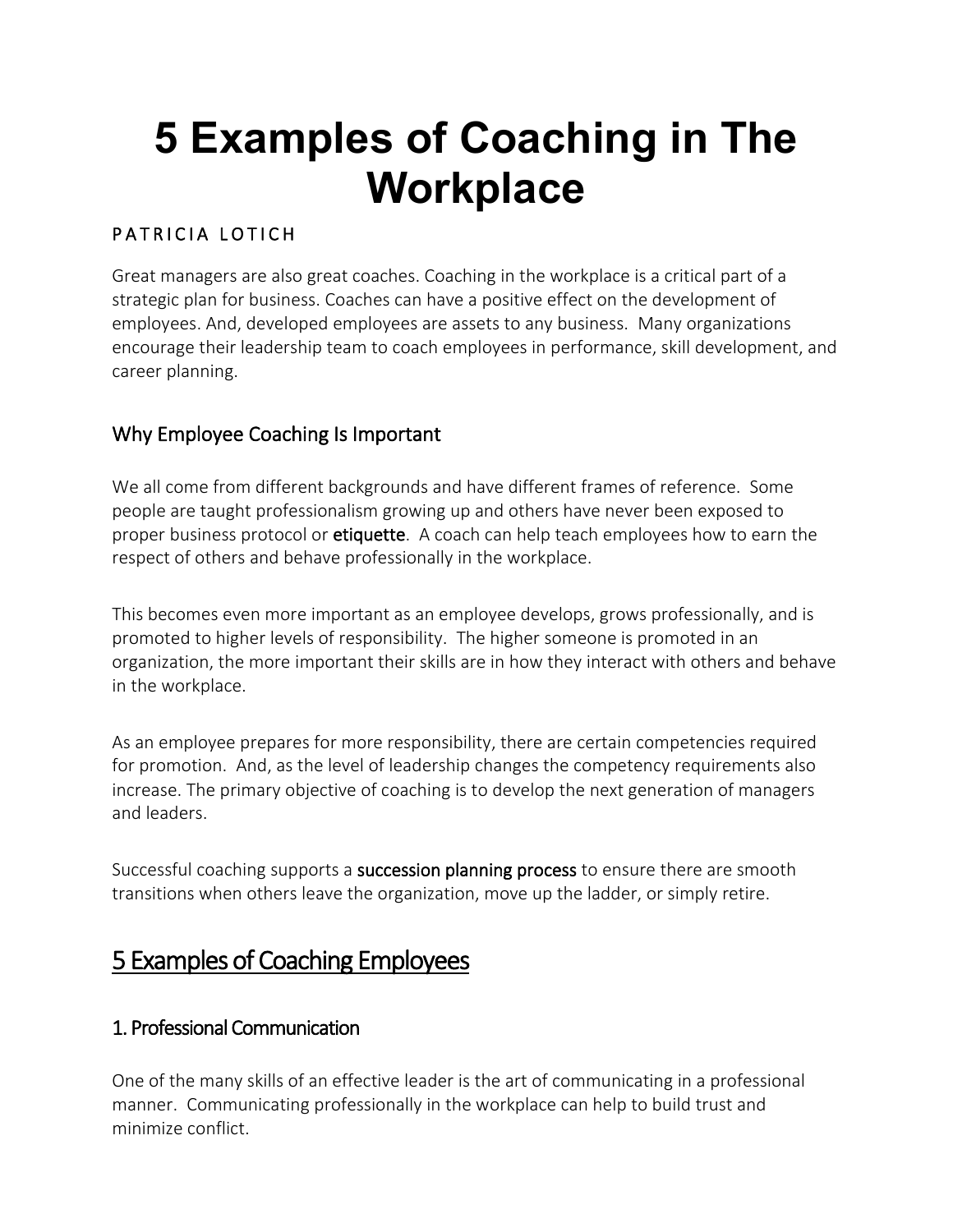However, when there is a lack of professionalism, conflict is often the result. As an example, if someone sends an email when they are angry, it can be received negatively by the recipient. This can result in misunderstandings and hurt feelings.

An effective coach teaches employees how to communicate professionally via email or how to determine when it is better to simply pick up the phone and make a personal phone call instead.

#### 2. Diversity Sensitivity

Diversity in the workplace is another area that can be coached.

Whether we're dealing with someone of the opposite sex, someone of a different sexual orientation, a different race, or a different generation, we need to be sensitive to the thoughts and feelings of all workgroups.

It's amazing how a couple of misspoken words can cause misunderstandings and potential strife in the workplace. A good coach can help employees recognize how to respond appropriately and professionally. Diversity training is always a good idea, but some people need one-on-one coaching in this area.

#### 3. Productivity

[Employee productivity issues](https://thethrivingsmallbusiness.com/worker-productivity-8-tips-to-increase-worker-productivity/) are often tied to [time management](https://thethrivingsmallbusiness.com/employee-poor-time-management-skills/) or skill competencies.

Supervising managers should coach employees on how to resolve those [performance](https://thethrivingsmallbusiness.com/writing-and-giving-performance-appraisals/) obstacles. Productivity has a direct impact on **employee goals** and ultimately organizational [business goals.](https://thethrivingsmallbusiness.com/examples-of-business-goals/) Make sure you document coaching sessions and establish improvement goals to achieve higher levels of employee productivity.

#### 4. Career Tracks

Coaches can also help employees strategize career goals. A good coach will help an employee focus on their strengths and develop skills to help them achieve career objectives.

For instance, an employee who has a natural gift for negotiating can be developed into someone who can negotiate contracts for the business. Effective coaches can also teach employees how to **network** and gain exposure to professional organizations.